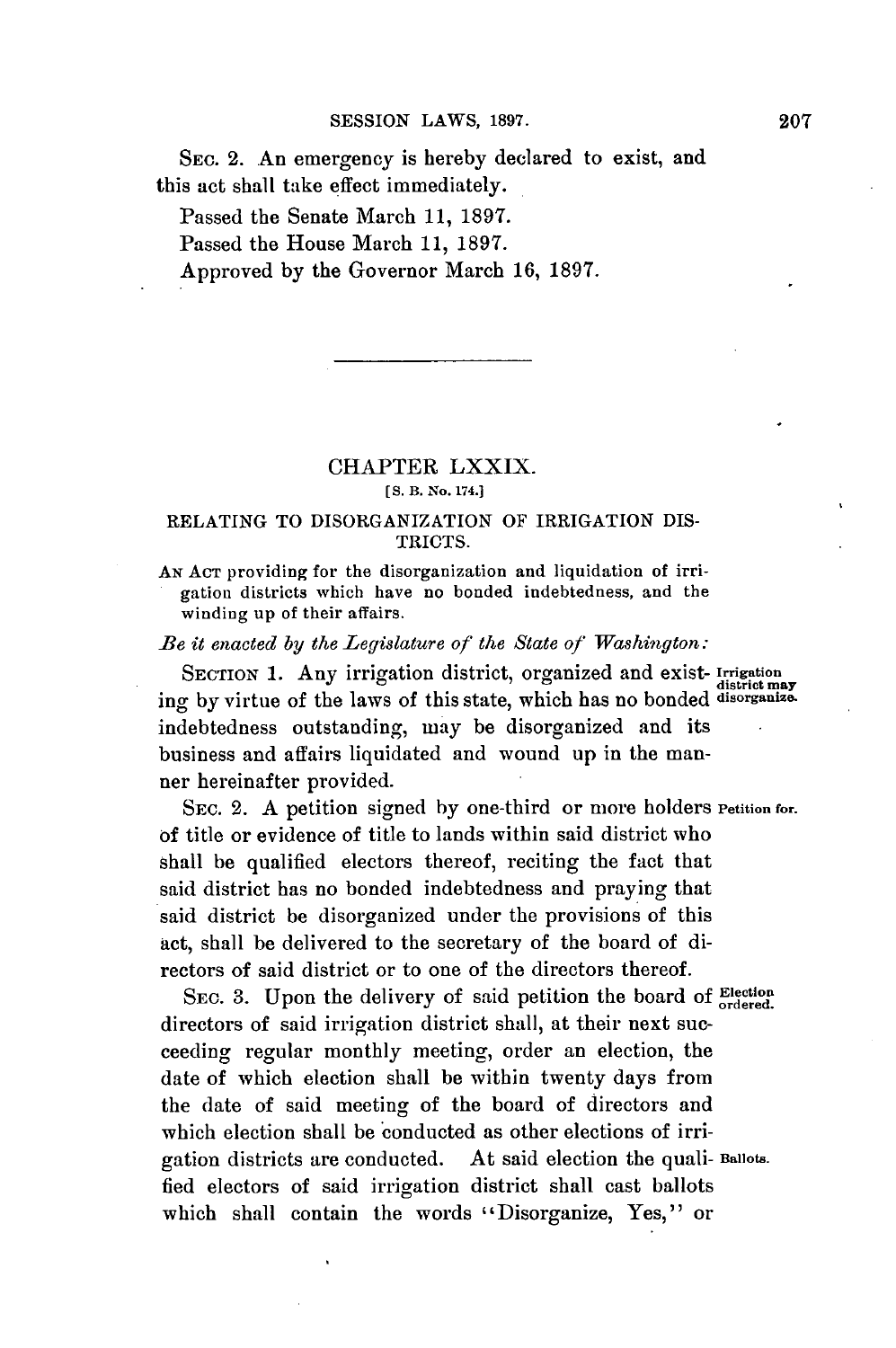**Electors.** "Disorganize, No." No person shall be entitled to vote at any election held under the provisions of this act unless he is a qualified voter under the election laws of the state, **e** and holds title or evidence of title to land in said district. **vote necessary.** SEc. 4. **If** three-fifths of the votes cast at any election under the provisions of this act shall contain the words "Disorganize, Yes," then the board of directors shall present to the superior judge of the county in which said irrigation district is located an application for an order of said superior court that such irrigation district be declared disorganized and dissolved, and that its affairs be liquidated and wound up, as provided for in this act, and reciting that at an election of such irrigation district, held as pro-**Disposition** vided in this act, three-fifths of the votes cast contained **of vote.** the words "Disorganize, Yes," and such petition shall be **As** *to* **any** certified to **by** the directors of said district. They shall **indebtedness.** also file with said superior court a statement, sworn to **by** the directors of said irrigation district, showing all outstanding indebtedness of said irrigation district, or if there be no such indebtedness, then the directors shall make oath **Publication** to that effect. Notice of said application shall be given **by notice.** the clerk, which notice shall set forth the nature of the application, and shall specify the time and place at which it is to be heard, and shall be published in a newspaper of the county printed and published nearest to said irrigation district, once each week for four weeks, or if no newspaper is published in the county, **by** publication in the newspaper nearest thereto in the state. At the time and place appointed in the notice, or at any other time to which it may **be** postponed **by** the judge, he shall proceed to consider the application, and if satisfied that the provisions of this act have been complied with he shall enter an order declaring said irrigation district dissolved and disorganized.

Directors SEC. 5. Upon the disorganization of any irrigation dis-<br> **SEC.** 5. Upon the provisions of this act, the beaud of directors trict under the provisions of this act, the board of directors at the time of the disorganization shall be trustees of the creditors and of the property holders of said district for the purpose of collecting and paying all indebtedness of said district, in which actual construction work has been done, and shall have the power to sue and be sued. It